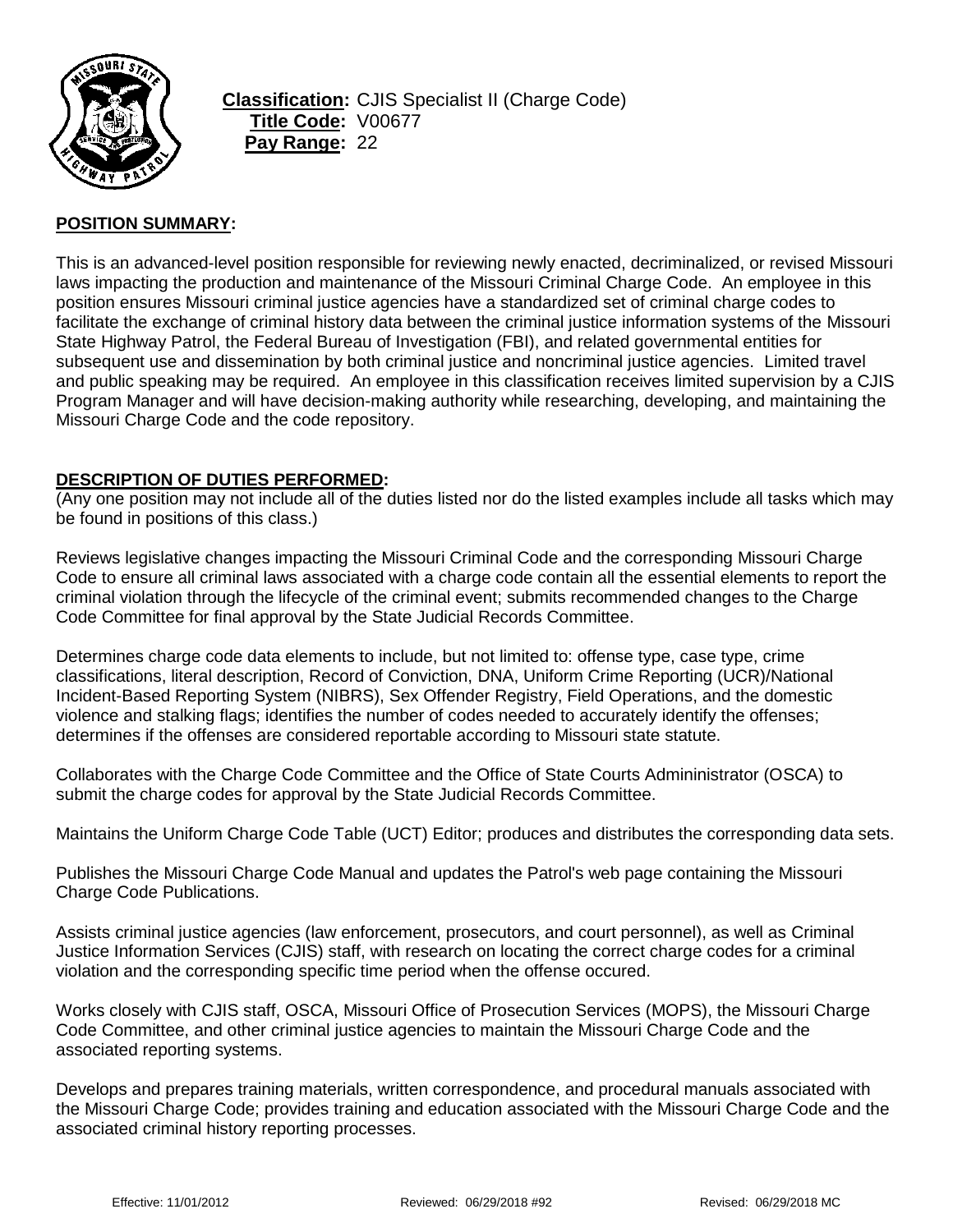**Classification:** CJIS Specialist II (Charge Code) **Title Code:** V00677 **Pay Range:** 22 **Page 2 Page 2 Page 2 Page 2 Page 2** 

Performs other related work as assigned.

## **REQUIRED KNOWLEDGE, SKILLS, AND ABILITIES:**

Thorough knowledge of federal and state statutes, regulations, policies and procedures pertaining to the collection, storage, and dissemination of criminal history information, and criminal history reporting procedures as well as Missouri Uniform Law Enforcement System (MULES)/National Crime Information Center (NCIC).

Knowledge of the techniques and the fundamentals of oral and written communications.

Knowledge of the principles, methods, and techniques in the administration of criminal history records.

Knowledge of Microsoft Office software including Word, Access, Excel, and PowerPoint, and other database software packages utilized for auditing purposes.

Knowledge of the MULES, NCIC, National Sex Offender Registry (NSOR), Missouri Automated Criminal History Site (MACHS), Automated Fingerprint Identification System (AFIS), FBI, and other criminal justice systems.

Ability to learn state and federal laws, rules, and regulations pertaining to criminal history reporting procedures as well as MULES/NCIC.

Ability to review, interpret, apply, and prepare computer program documentation related to criminal history data.

Ability to review and analyze information for quality, quantity, and adherence to appropriate standards.

Ability to operate a personal computer to record statistical data and related reports, build spreadsheets, etc.

Ability to maintain accurate records, files, and documentation.

Ability to write detailed reports in an efficient manner.

Ability to effectively plan, develop, and organize materials for use in training programs.

Ability to provide training sessions, meetings, and briefings at the request of supported agency personnel, law enforcement, or other entities.

Ability to work under pressure of performing multiple tasks with varying deadlines while maintaining high quality work.

Ability to exercise judgment and discretion.

Ability to learn to perform entries, proofread, edit, and update data within various computerized databases.

Ability to work independently with general supervision.

Ability to occasionally travel for the completion of assigned duties.

Ability to operate basic office equipment as detailed in the description of duties.